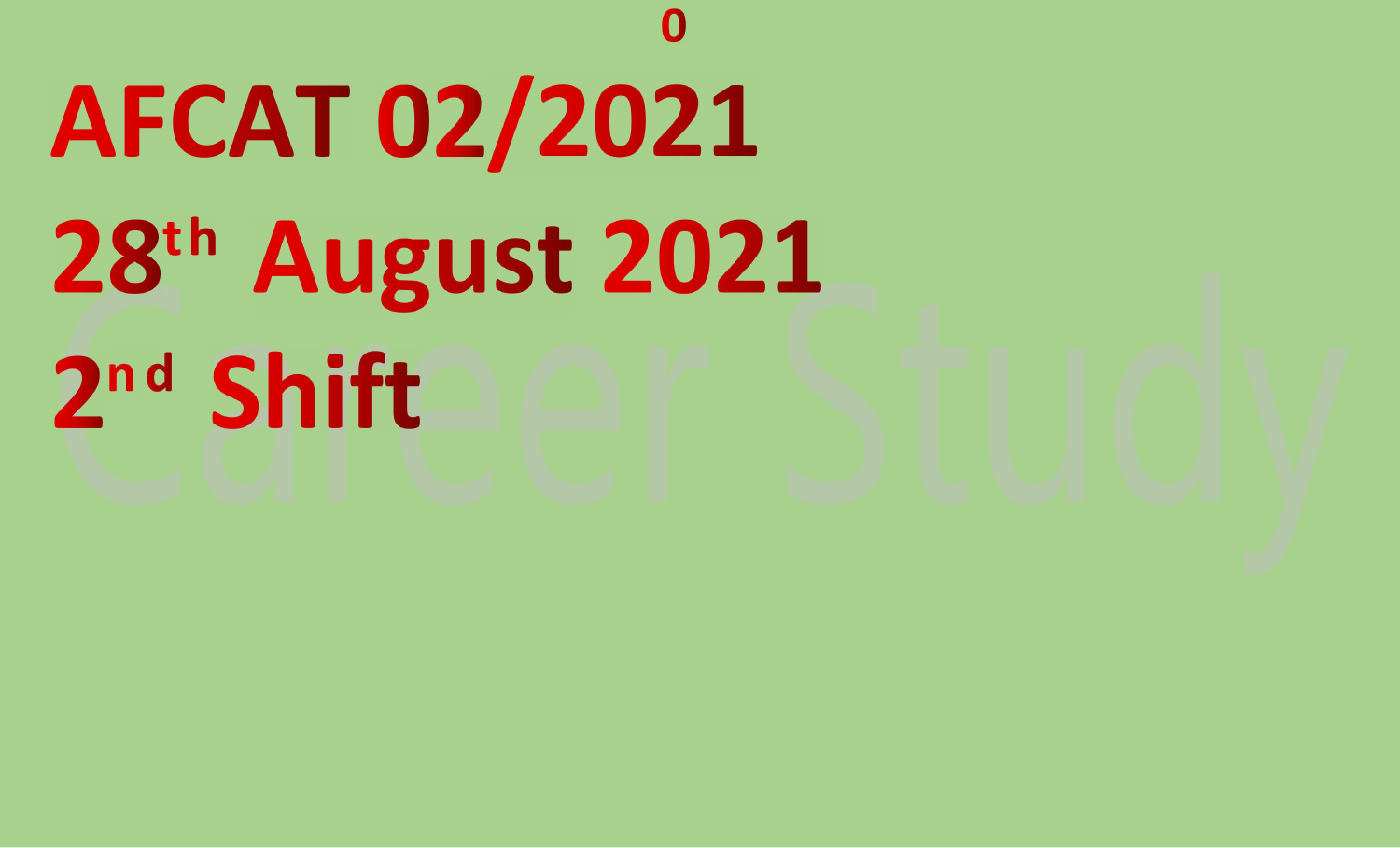1 Three friends Anu, Lalita and Himanshu belongs to two cities, Anu and Lalita from city A Himanshu from city B. City A to B 1080 Miles. Lata at 6 am left city A and same time himanshu city B, Speed of lata and himanshu is 60 and 120 mph, they all meet at same place so when should anu left city A with 90mph

so that they meet at same place

2 A batsman has certain average in 9 innings, in 10<sup>th</sup> innings he scored 100 runs and average increase by 8 runs. Find new Average

3 A can do a work in 30 B in 20 Days, Sop both will take how much time

4 A can do a work in 18 days , B in 9 days C in 12 days, B and C started working together and work for 3 days and left, Find number of days taken by A to complete Remaining work

5 An article cost 125, With two succecive dioscout it cost 85. If 2<sup>nd</sup> dicount is 11%, Find 1 st Discount

6 Speed of stream 2kmh and in still water speed is 6kmh, A dolphin swims A to B and then B to A. Find avg speed

7 Diff between SI and CI for 3 yrs is 15.50, Rate is 10 % Find Sum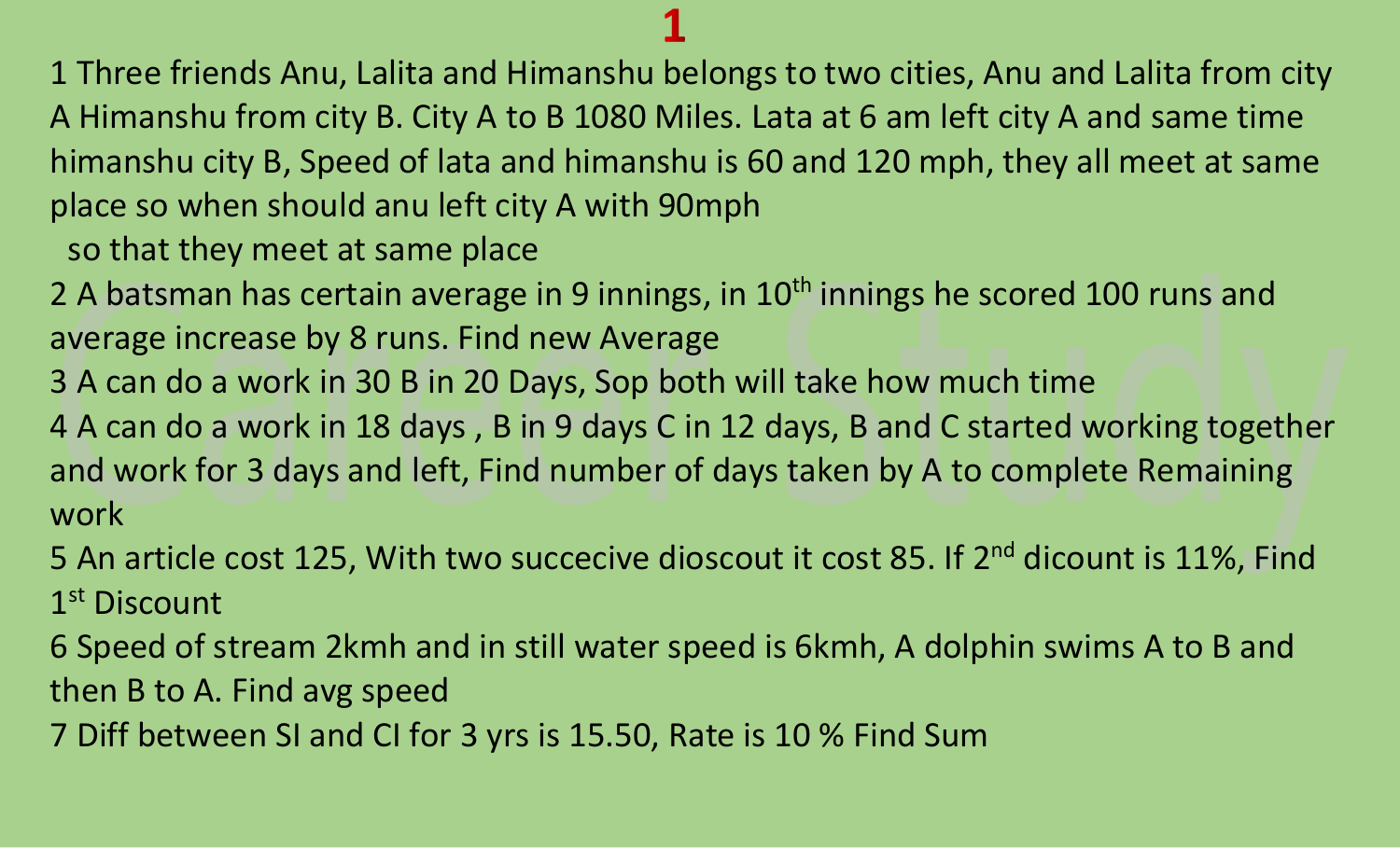8 A family consists of two grandparents, two parents and three grandchildren. The average age of the grandparents is 67 years, that of the parents is 35 years and that of the grandchildren is 6 years. What is the average age of the family?

9 5 senior citizens have age 65+ , 40 youngster between 20 to 30, each youngster get

15 percent of the total youngster,and each senior citizen gets 20 % of the total youngsters. Find total coupan.

10 Sum of .. amounts to … in 2 years at certain rate, Find amount after 4 year 11 Divide 2975 in 35:23:27

12 A roti making machine can make 24 roties / hr, If it can make dinner of family in 6 min, on other day due to mistake it make in 8 min, Find the rate of machine this time 13 Change in fraction 5.12121212...........

14 Some chairs can be made by x worker. Due to emergency 50 % need of chair increases, therefore some new workers are employed. If new workers are 25 % more efficient to old workers, Find what % of new members are added to complete the work.  $15$  1.6 A = 0.06 B

Find B-A/A+B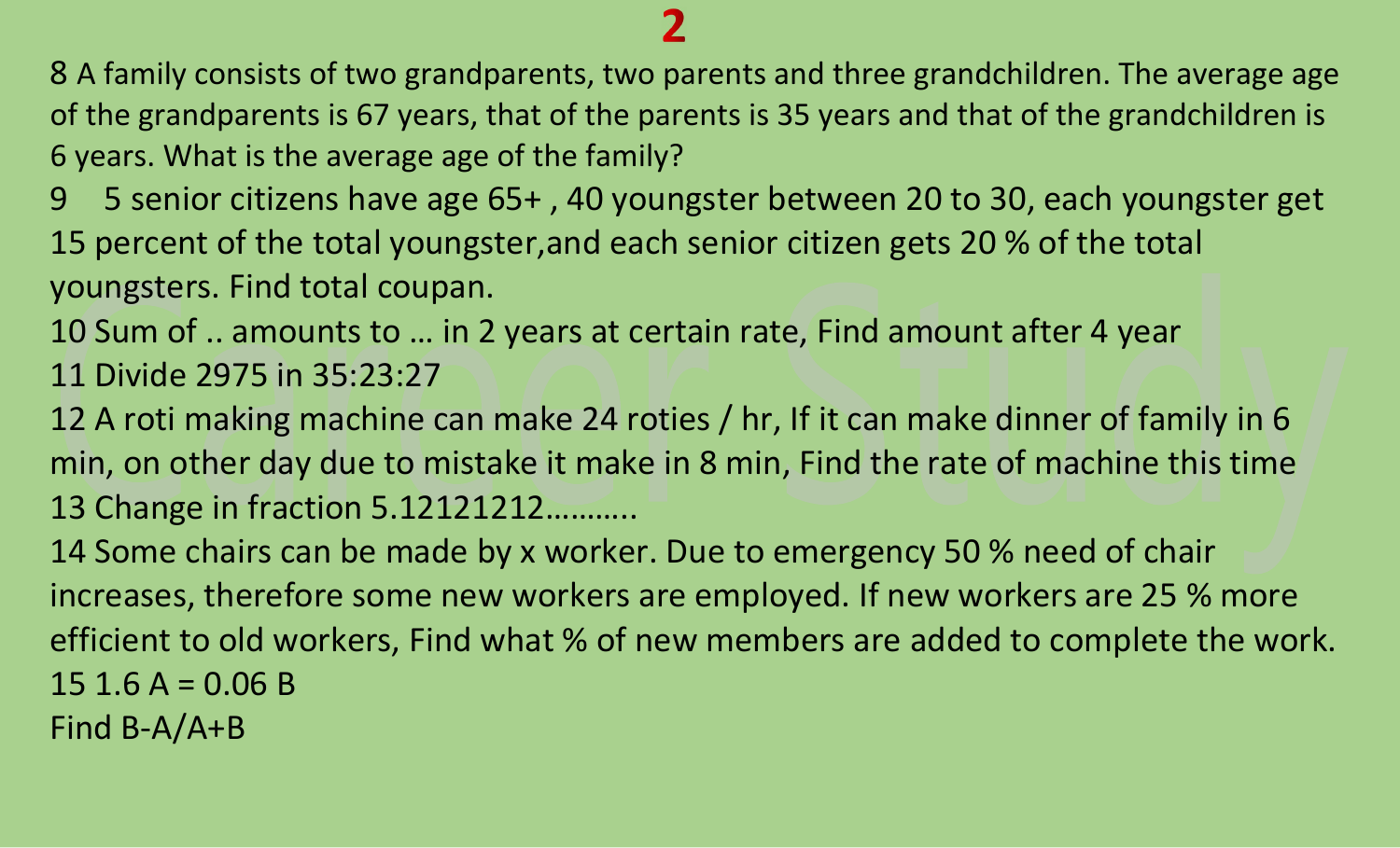# 3

Computer skilled, Graduate, Employed Wood, Wooden block, Wood cock Examination, Examine, Invigilator Cow : Herd :: Dolphin : Odd one out Brass Steel silver Bronze Athlete Singer Boy A Principal : School B Soldier : Barrack C Artist : Troupe D. Singer : Chorus E. Odd one out Chimpanzee :gorilla :kangaroo :baboon Chinook : rafale :mirage :sukhoi..... Odd one out. Argentina:brazil :: iran:.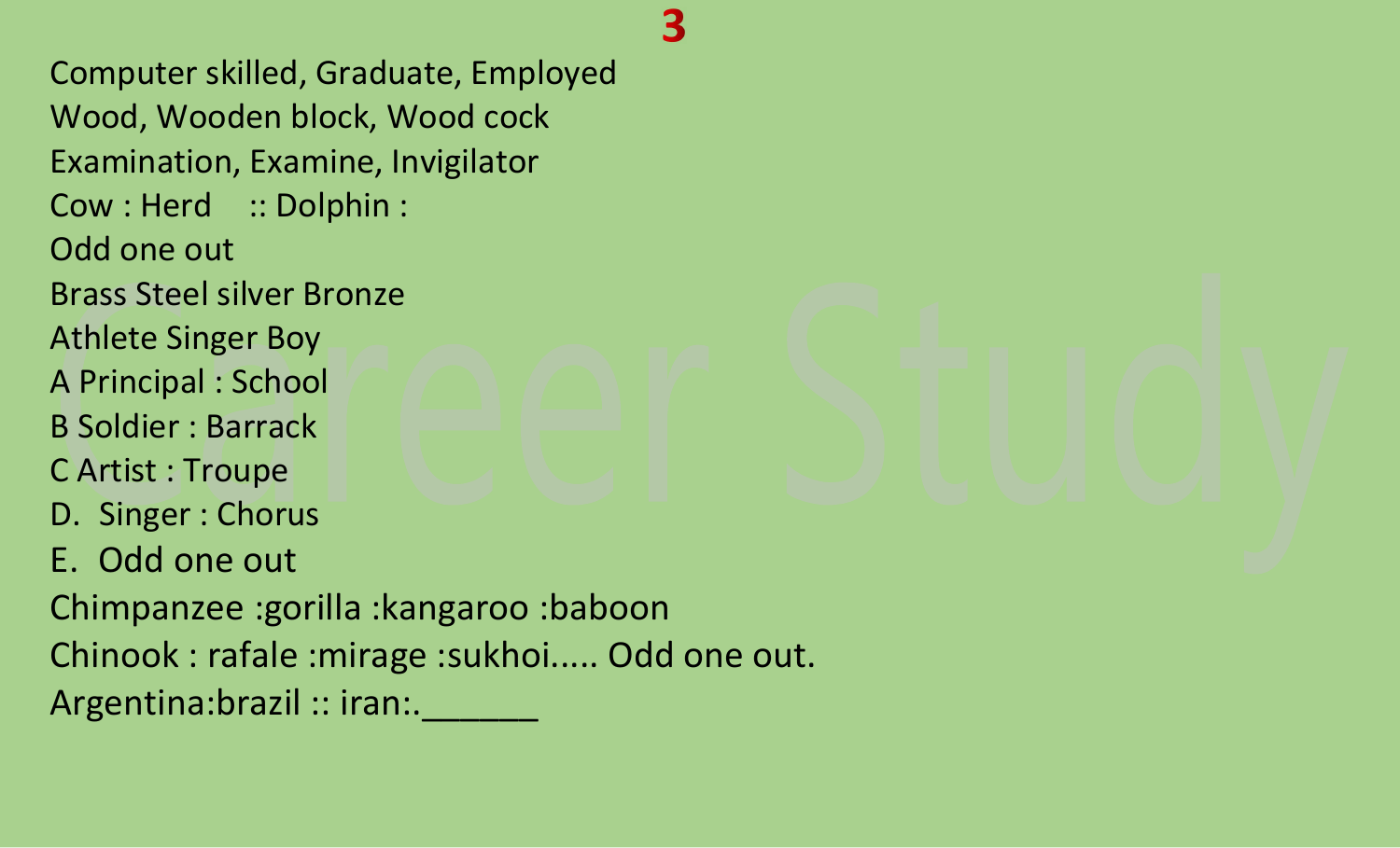- Which woman has won the most Olympic gold medals? Ans. Allyson Felix
- When was the National Anthem adopted Ans. 24 January 1950
- Who was the first Chairman of Finance Commission Ans. K.C. Neogy
- With which of the following sports is the term 'Jab' associated Ans. Boxing
- first female judge to be a part of the Supreme court of India? Ans. Fathima Beevi (1989)
- Number of Languages in Schedule 8 Ans. 22
- First state to be formed on basis of Language Ans. Andhra Pradesh
- What is the Capital of Slovakia? Ans. Bratislava
- Participation of women in Olympics started in which year? Ans. 1900
- 10 Maximum gold in Olympics is won by which female athlete? Ans. Larisa Latynina, gymnastics (URS, 1956-1964) 18 medals in gymnastics, nine of which were gold.
- Who is the author of 'Animal Farm '? Ans. George Orwell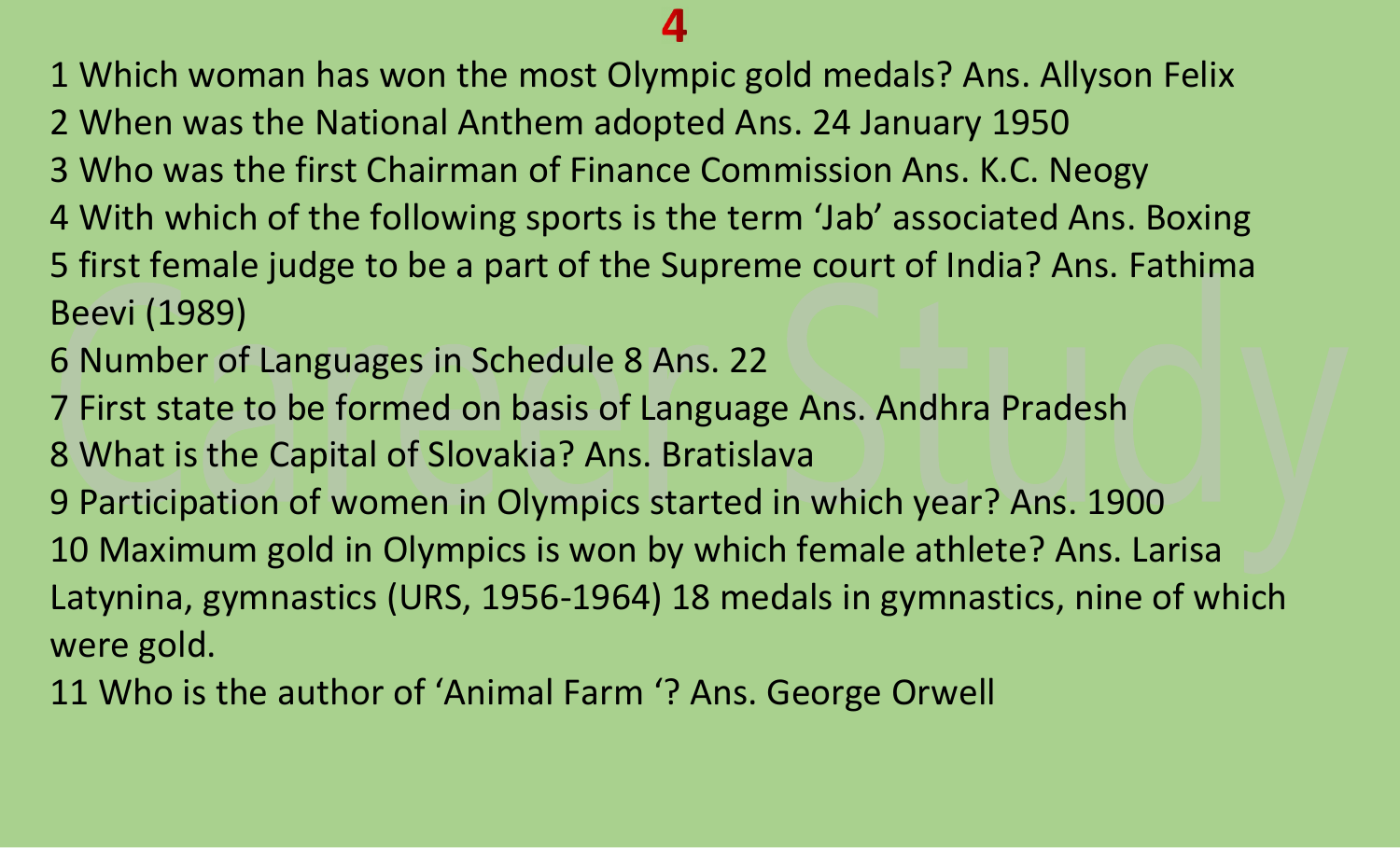### 

 Which of the following is a fat–soluble vitamin? Ans. Vitamins A, D, E, and K are fat-soluble.

- Capital of Shivaji Maharaj? Ans. Raigarh
- Which one is different 1. Brass 2. Aluminum 3. Copper 4. Silver Ans. Brass

 First Indian woman sportsperson to win gold at Table tennis in commonwealth games? Ans. Manika Batra

- Sardar Sarovar dam is on which river? Ans. Narmada
- Dhuandhar waterfall is located at which river? Ans. Narmada
- What is the correct order of arrivals of Europeans to India? Ans. Portuguese, Dutch, British, Danes and finally French.
- 
- Founder of Haryanka dynasty? Ans. Bimbisara
- The first Prime Minister of Kenya? Ans. Jomo Kenyatta
- Who was the first Indian woman to win an Olympic medal in a sport? Ans. Karnam Malleshwari Sydney 2000 Olympic Games